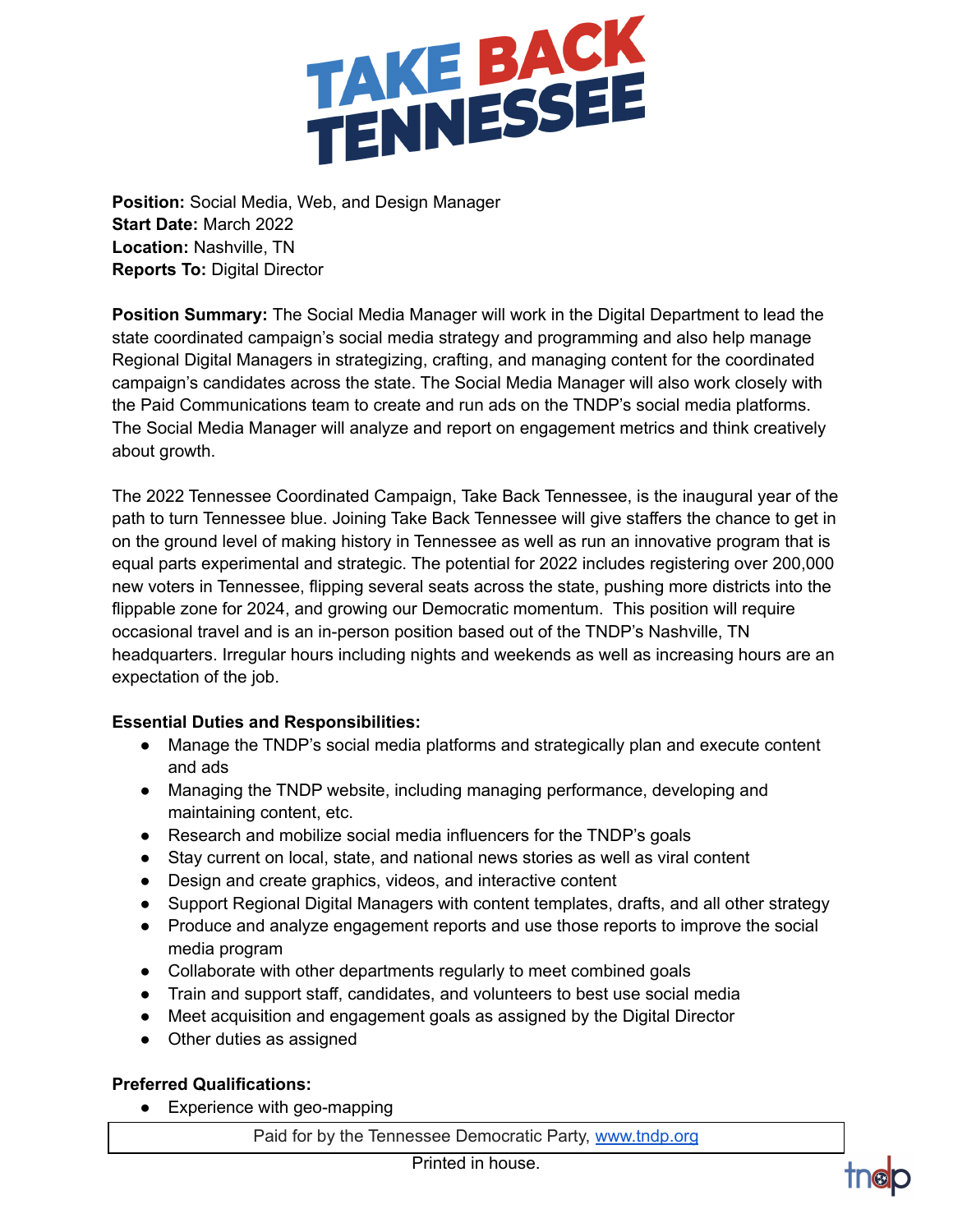

- Have prior experience managing a successful digital fundraising program for a candidate or political organization
- Have proficiency using CRMs and CMSs
- Have proficiency using Final Cut Pro and/or Adobe Premiere
- Have prior experience producing engaging subtitled videos, using tv clips and stock footage/audio
- Knowledge of NGP EveryAction

## **Required Qualifications:**

- 2+ years experience in political campaigns, advocacy, non-profits, communications, digital
- 1+ years social media management experience with Facebook, Twitter, Instagram, TikTok, and multiple other platforms
- Ability to create interactive graphics using Java, Tableau, etc.
- Experience with social media analytics
- Experience planning and running social media paid content
- Have proficiency in Adobe Suite (Photoshop/Illustrator experience is required, knowledge of After Effects, InDesign and other Adobe products is desirable)
- Strong familiarity with Canva
- Basic videography and photography skills
- Possess a sharp and critical eye for detail
- Have experience and working knowledge of HTML/CSS
- Excellent writing and editing skills
- Resilient, resourceful, and adaptive to priority shifts and change (big and small)
- Kind but willing to apply soft elbows when needed
- Have experience working in a fast-paced environment, managing multiple projects at the same time while meeting tight deadlines
- Highly communicative responsive to internal and external requests, emails, and calls, within reason
- Values and prioritizes diversity, equity, and inclusion and enjoys working with people of diverse backgrounds and cultures
- Believes in and lives out the TNDP's values

**Salary and Benefits:** This is a full-time, contracted position through November 15, 2022. This position pays \$3,000-\$4,500 per month. Benefits include 100% employer coverage of medical and dental insurance as well as mileage reimbursements and 1 day of PTO gained per month. Staff may not use time off on blackout dates, and applicants are encouraged to inquire about blackout dates and work schedules during the interview process.